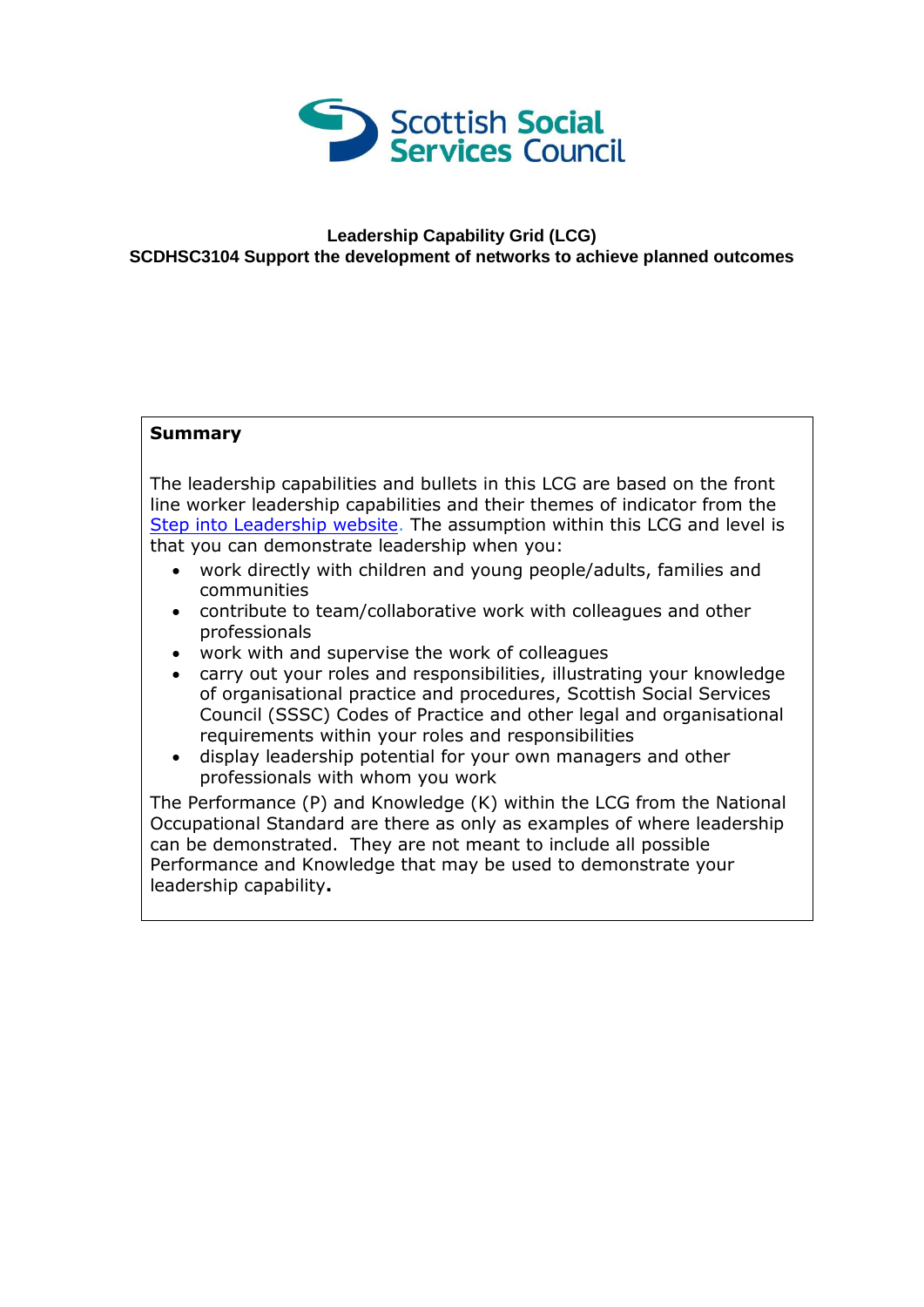

## **Leadership Capability Grid (LCG) SCDHSC3104 Support the development of networks to achieve planned outcomes**

| Leadership<br>capabilities | When supporting the development of networks to achieve planned<br>outcomes you can demonstrate leadership capabilities by:                                                                                                                                                                                                                                                                                                                                                                                                                                                                                                                                                                                                                                                                                                                                                                                                                                                                                                                                                                                                                |
|----------------------------|-------------------------------------------------------------------------------------------------------------------------------------------------------------------------------------------------------------------------------------------------------------------------------------------------------------------------------------------------------------------------------------------------------------------------------------------------------------------------------------------------------------------------------------------------------------------------------------------------------------------------------------------------------------------------------------------------------------------------------------------------------------------------------------------------------------------------------------------------------------------------------------------------------------------------------------------------------------------------------------------------------------------------------------------------------------------------------------------------------------------------------------------|
| <b>Vision</b>              | Providing a vision for those with whom you work and your organisation<br>when you:                                                                                                                                                                                                                                                                                                                                                                                                                                                                                                                                                                                                                                                                                                                                                                                                                                                                                                                                                                                                                                                        |
|                            | • See how best to make a difference when working in partnership to<br>identify networks for development (P1-4, $K1-5$ , 11, 16, 24-25, 35-36,<br>41, 46-47, 49, 51-57), developing networks (P5-15, K1-5, 11, 16, 24-<br>25, 35-36, 43, 45, 49, 51-57) and when contributing to the review of<br>support networks (P; K1-5, 11, 16, 24-25, 35-36, 48, 49, 51-58) to<br>achieve planned outcomes<br>• Communicate and promote ownership of the vision when supporting the<br>development of networks to achieve planned (P1-4, K1-5, 11, 16, 24-<br>25, 35-36, 41, 46-47, 49, 51-57), developing networks (P5-15, K1-5,<br>11, 16, 24-25, 35-36, 43, 45, 49, 51-57) and when contributing to the<br>review of support networks (P; K1-5, 11, 16, 24-25, 35-36, 48, 49, 51-<br>58) to achieve planned outcomes<br>Promote social service values through the development and review of<br>networks to achieve planned outcomes (All P; K1-5, 11, 16, 24-25, 35-<br>36, 43-56, 58)<br>• See the bigger picture when supporting the development of networks to<br>achieve planned outcomes (All P; K6, 8-9, 26-27, 32-34, 35-36, 43-56,<br>58) |
| Self-                      | Displaying self leadership when you:                                                                                                                                                                                                                                                                                                                                                                                                                                                                                                                                                                                                                                                                                                                                                                                                                                                                                                                                                                                                                                                                                                      |
| leadership                 | • Demonstrate and adapt leadership when supporting the development of<br>networks to achieve planned outcomes (All P; K23, 35-36, 43-56, 58)<br>Improve own leadership through evaluation and self reflection (P19-21;<br>K23, 39)                                                                                                                                                                                                                                                                                                                                                                                                                                                                                                                                                                                                                                                                                                                                                                                                                                                                                                        |
|                            | • Take intelligent risks when supporting the development of networks to<br>achieve planned outcomes (P4-21; K26-31, 35-36, 43-56)<br>Demonstrate and promote resilience (All P; K3, 4, 19, 30)<br>Challenge discrimination and oppression (K1, 4, 30, 36-37)                                                                                                                                                                                                                                                                                                                                                                                                                                                                                                                                                                                                                                                                                                                                                                                                                                                                              |
| <b>Motivating</b>          | Motivating and inspiring others when you:                                                                                                                                                                                                                                                                                                                                                                                                                                                                                                                                                                                                                                                                                                                                                                                                                                                                                                                                                                                                                                                                                                 |
| and inspiring              | Inspire people by personal example ( $P3-21$ ; K14-20, 35-36, 43-56, 58)<br>Recognise and value the contribution of others (P5-21; K9-10, 20, 35-<br>36, 43-56, 58)                                                                                                                                                                                                                                                                                                                                                                                                                                                                                                                                                                                                                                                                                                                                                                                                                                                                                                                                                                       |
|                            | • Support the creation of a learning and performance culture (P3-21;<br>K16-20, 23, 35-36, 43-56, 58)                                                                                                                                                                                                                                                                                                                                                                                                                                                                                                                                                                                                                                                                                                                                                                                                                                                                                                                                                                                                                                     |
| <b>Empowering</b>          | Empowering people when you:                                                                                                                                                                                                                                                                                                                                                                                                                                                                                                                                                                                                                                                                                                                                                                                                                                                                                                                                                                                                                                                                                                               |
|                            | Enable leadership at all levels (P5-21; K8-9, 16-20, 35-36, 43-56, 58)<br>Support the creation of a knowledge and management (P5-21; K16-20,<br>23, 35-36, 43-56, 58)                                                                                                                                                                                                                                                                                                                                                                                                                                                                                                                                                                                                                                                                                                                                                                                                                                                                                                                                                                     |
|                            | Promote professional autonomy (P4-21; K16-20, 23-25, 35-36, 43-56,<br>58)                                                                                                                                                                                                                                                                                                                                                                                                                                                                                                                                                                                                                                                                                                                                                                                                                                                                                                                                                                                                                                                                 |